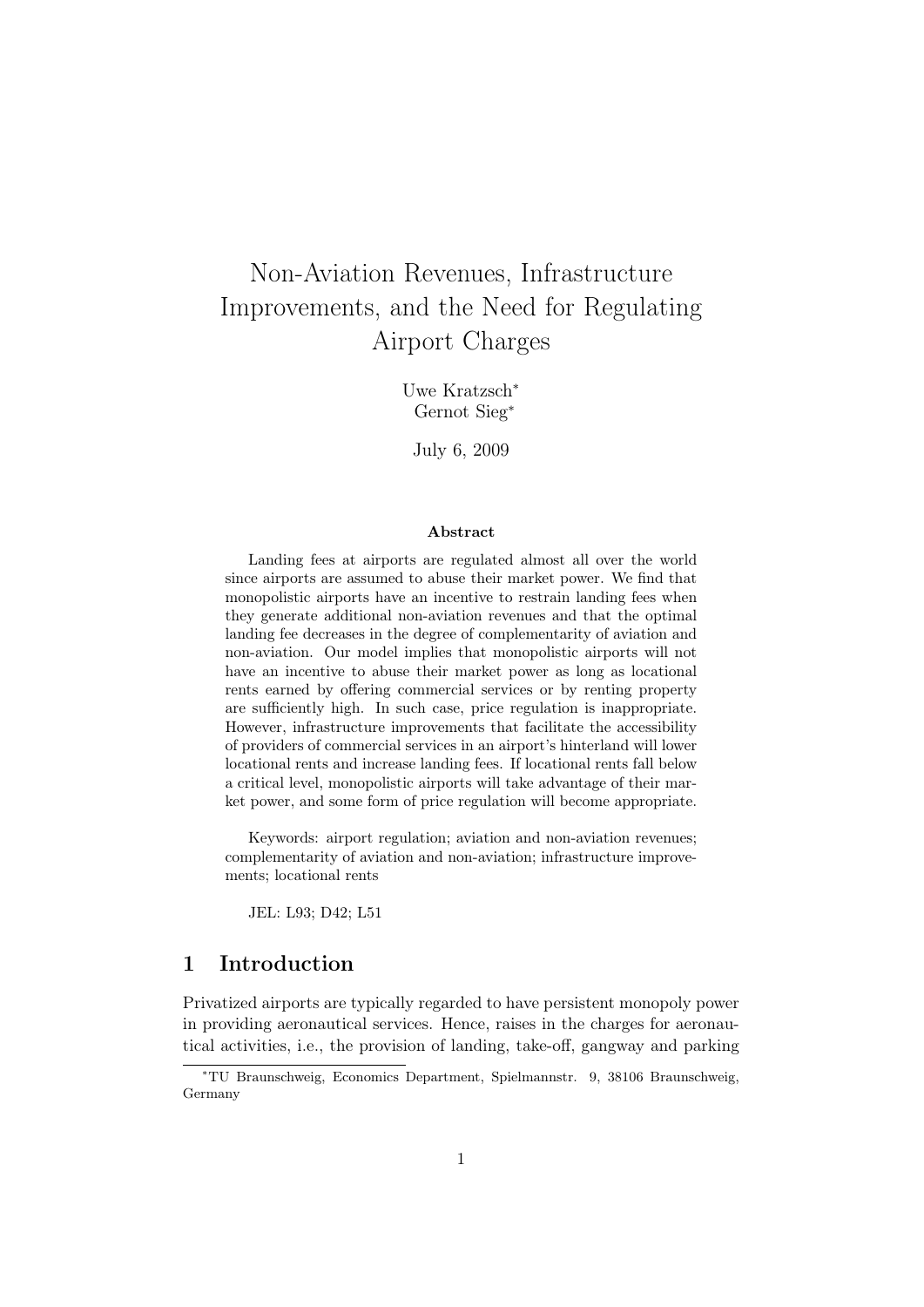#### 1 INTRODUCTION 2

capacity for aircraft and passengers, usually have to be approved by regulatory authorities in order to minimize welfare losses. In general, regulation takes place according to principles of cost relatedness or by setting price caps.

In contrast, charges for commercial services that are often provided by franchises and other commercial operators, such as retail, car parking, banking, and catering are usually not subject to any direct form of regulation. The reason is that although airports might have some market power in the nonaviation business and might earn profits by providing commercial services or by renting property, they could be disciplined by potential competition. However, non-aviation revenues can be indirectly considered if regulators opt for applying the single-till approach while approving aeronautical charges, whereas the dual-till approach confines regulation to the monopolistic bottleneck of an airport, i.e., aviation (Czerny 2006).

As many countries moved – or are moving – towards privatization of some of their public airports (Basso 2008), the non-aviation business has become increasingly important to airports within the last two decades. On average, non-aviation revenues now account for around half of all revenues (Graham 2009). With regard to this fact, one could doubt that monopolistic airports have an incentive to abuse their market power. High charges for aeronautical activities guarantee high profits in the aviation business; however, lower charges would increase the number of landings, thereby increasing the number of passengers who can make use of the commercial services offered, as well as the derived demand for rented property.

Starkie (2001) was the first who challenged the necessity of an  $ex$ -ante price regulation of monopolistic airports. He argues that airports are unlikely to abuse their market power whenever complementary commercial activities exist because the profitability of those activities will be negatively affected when aeronautical charges are set too high. In contrast, Oum, Zhang and Zhang (2004) point out that although an unregulated profit-maximizing airport has an incentive to suppress aeronautical charges, it would not set them at a socially optimal level so that a price regulation may be necessary. Hence, Brueckner and Pels (2007) conclude that it is not completely clear that airports will actually abuse their market power, in which case the regulation of charges would be inappropriate.

We show that monopolistic airports have an incentive to restrain aeronautical charges (hereafter referred to as "landing fees") when they generate additional non-aviation revenues. Landing fees are lower the higher the degree of complementarity of aviation and non-aviation at an airport. Further, our model implies that monopolistic airports will not have an incentive to abuse their market power as long as locational rents generated by offering commercial services to consumers or by renting property to franchises and other commercial operators are sufficiently high. In such case, some form of price regulation will be inappropriate.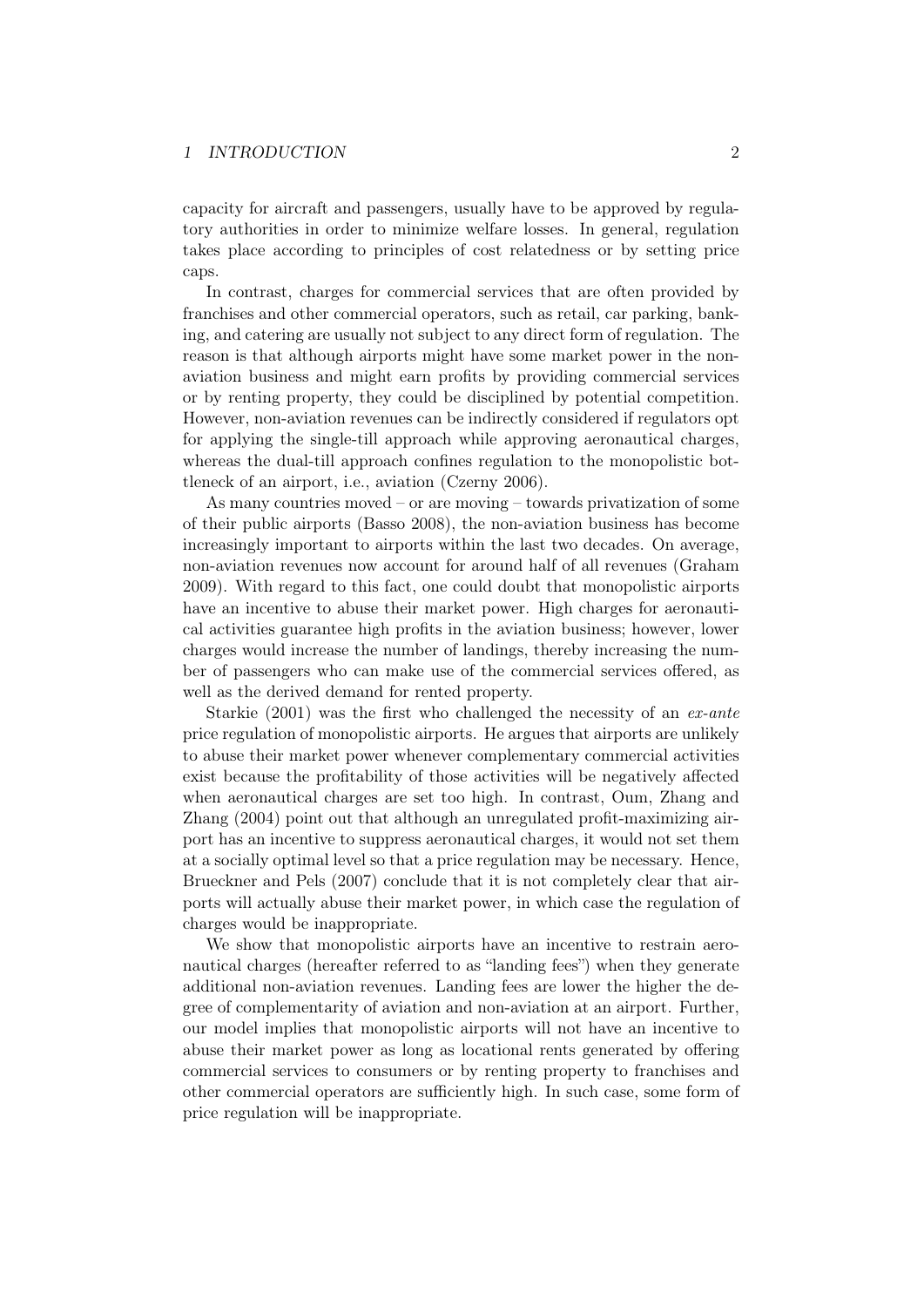#### 2 MODEL 3

In contrast, infrastructure improvements that facilitate the accessibility of providers of commercial services in an airport's hinterland – and thus reduce locational rents – will raise landing fees. If locational rents fall below a critical level, monopolistic airports will take advantage of their market power, and some form of price regulation will become appropriate.

This paper is organized as follows. Section 2 presents the model. In section 3 the optimal landing fees and airport profits are identified. Section 4 highlights the influence of infrastructure improvements on the optimal landing fee, and Section 5 concludes.

### 2 Model

Building on the analysis of Sieg (2009), we consider a non-congested, unregulated monopolistic airport that is approached by an airline.<sup>1</sup> The air carrier is a monopolistic supplier of air transport to consumers. In order to be allowed to land on the airport and to use the airport facilities, the carrier has to pay a landing fee.

The demand for tickets is represented by

$$
x = D - \alpha p_c,
$$

where  $\alpha > 0$  is the slope of the linear demand curve and  $D > 0$  the ordinate intercept. Ticket demand is higher the lower the ticket price  $p_c$  demanded by the carrier.

Airport revenues consist of aviation and non-aviation revenues. Besides the income originating from aeronautical activities,  $p_a \cdot x$ , where  $p_a > 0$  is the landing fee charged from the airline, the airport generates income from commercial activities,  $s \cdot \beta x$ <sup>2</sup> Commercial revenues may comprise direct income from shops, restaurants, car parks, etc. if these facilities are run by the airport itself or concession income if they are run by franchises and other commercial operators. For simplicity, we assume that one commercial product is offered at the airport and each passenger buys a quantity of 0 <  $\beta$  < 1. Hence,  $\beta$  can be interpreted as the degree of complementarity of aviation and non-aviation at the airport. Further,  $s > 0$  is the locational rent earned by the airport by offering the commercial good to consumers or by renting property to a franchise or a commercial operator. The locational rent arises because users are prepared to pay a premium for economic activity at the preferred location, i.e., scarce airport space or land (Forsyth 2004).

<sup>&</sup>lt;sup>1</sup>This is a simple version of the vertical structure approach initiated by Brueckner (2002) and used by, among others, Pels and Verhoef (2004) and Zhang and Zhang (2006) and compared to the traditional approach by Basso and Zhang (2008).

<sup>2</sup>The landing fee is usually a function of frequency and tickets, and non-aviation revenues are a function of passengers. We assume that tickets, non-aviation revenues and landing fees share, as a unit, a fully booked aircraft that minimizes landing fees depending on maximum take-off weight, noise (Brueckner and Girvin 2008), emissions, etc.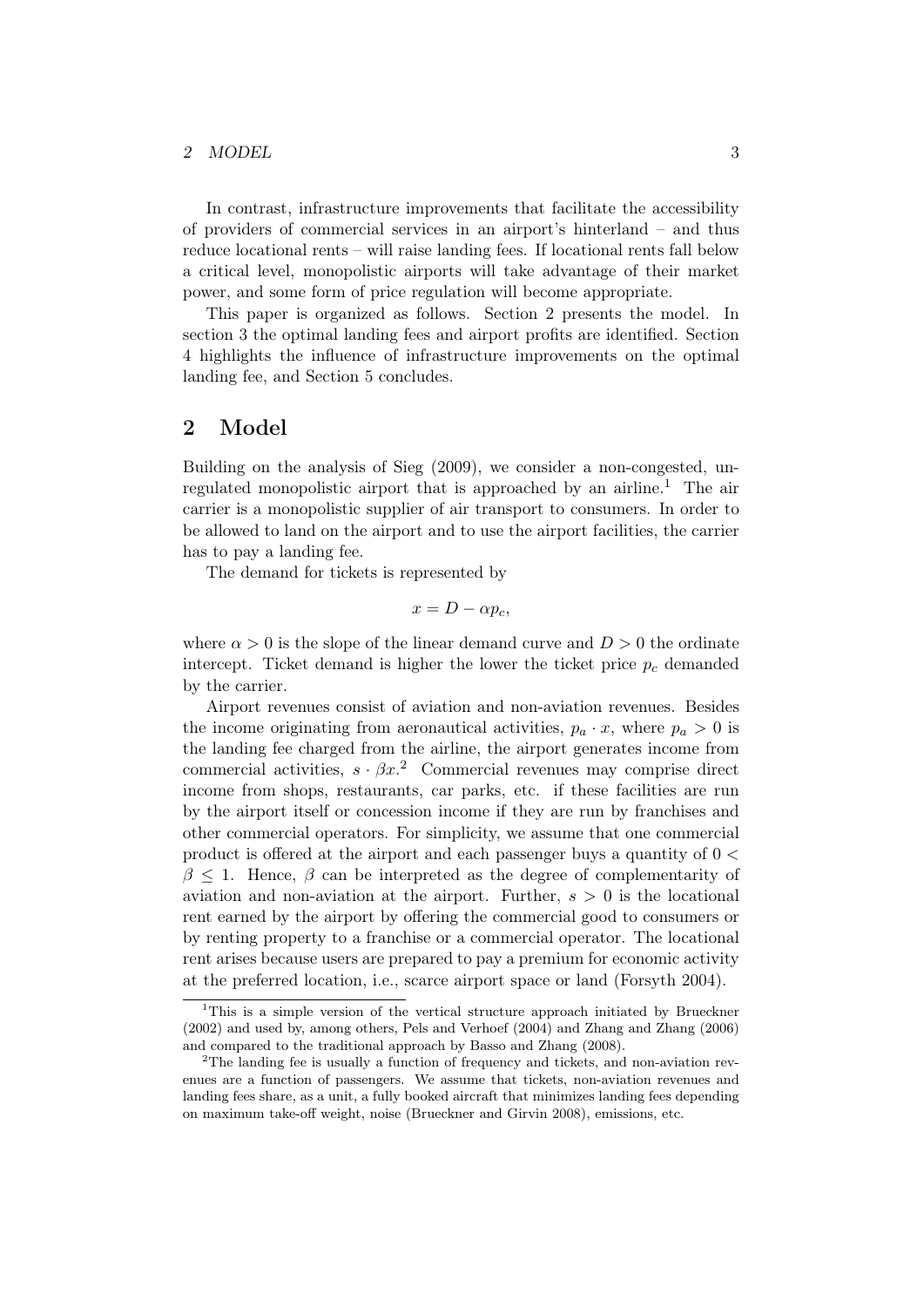#### 2 MODEL 4

Since the airport competes with providers of commercial goods and services in the airport's hinterland, the locational rent s depends on the accessibility of those providers. Passengers landing at the airport could decide not to consume at the airport but to travel to hotels, shops, restaurants, etc. in the competitive hinterland where the commercial good is offered at a lower price that equals marginal costs, i.e.,  $s = 0$ . Alternatively, passengers departing from the airport could decide not to park their cars at the airport but in the hinterland and to travel to the airport by public transport. However, in such cases, passengers would have to bear transport costs  $\delta(d, t)$ , where  $\partial \delta/\partial d > 0$  and  $\partial \delta/\partial t > 0$ , i.e., transport costs are increasing in the distance to providers of commercial services in the airport's hinterland, d, and in the time t necessary to travel there. Hence, the locational rent earned by the profit-maximizing airport adds up to  $s = \delta$  since otherwise no passenger would buy the commercial good at the airport.

The airport's costs consist of fixed costs that include capital costs such as depreciation and a normal rate of return on capital,  $F > 0$ . A share  $0 < \lambda \leq$ 1 in the airport's costs can be assigned to aeronautical activities whereas the remaining share  $1 - \lambda$  is related to commercial activities. Consequently, the airport maximizes the profit for the forthcoming flight period

$$
(p_a + s\beta) \cdot x - F
$$

by charging an optimal landing fee  $p_a$  from the air carrier.

The air carrier maximizes its profit by demanding an optimal ticket price  $p<sub>c</sub>$  from its passengers. For simplicity, we assume that the only cost accruing to the carrier when operating a flight is the landing fee. Thus, the airline maximizes

$$
(p_c-c)\cdot x(p_c),
$$

where the constant total cost per flight  $c$  corresponds to the landing fee paid to the airport, i.e.,  $c = p_a$ . This assumption simplifies further the approach of Zhang and Zhang (2006) by assuming that all variable costs except for landing fees are zero.<sup>3</sup>

The timing of events is as follows. The airport has to determine the landing fee in advance for the forthcoming flight period. Within that flight period, the air carrier decides what ticket price to charge. Therefore, the game is a sequential game, the airport is assumed to be the first mover and the airline the second mover, and the prices and quantities discussed in the following are results of subgame perfect equilibria determined by backward induction.

<sup>&</sup>lt;sup>3</sup>Because no further air carrier is landing at the airport, as we assume, no congestion externality exists. Consequently, the imposition of a congestion fee cannot improve efficiency and we do not regard delay costs for passengers or extra costs for the carrier due to congestion.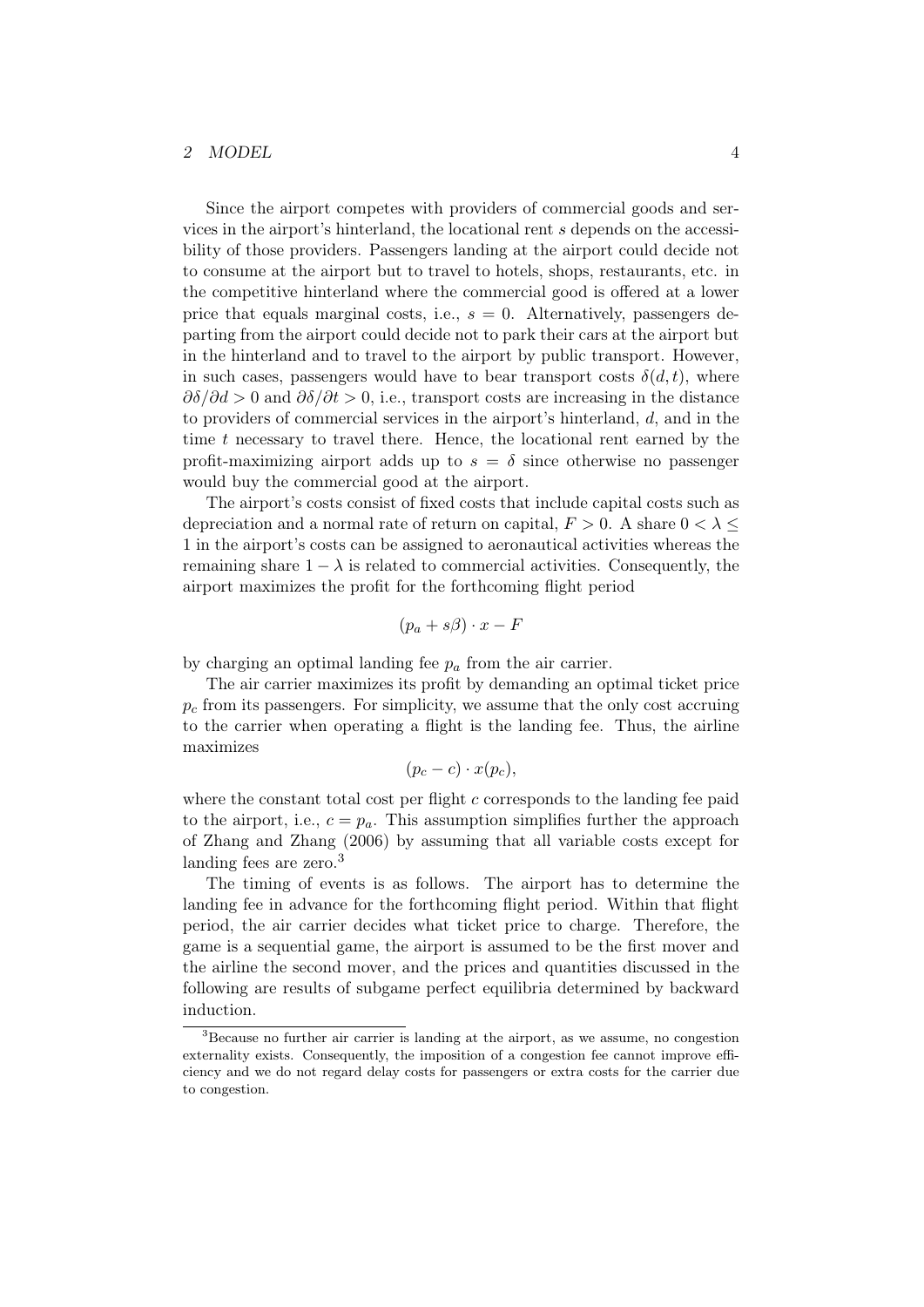### 3 Optimal landing fees and airport profits

The air carrier determines a ticket price that maximizes its profit. The optimal ticket price demanded from the passengers is

$$
p_c^* = \frac{D + \alpha c}{2\alpha}
$$

and the resulting demand for tickets adds up to

$$
x^* = \frac{D - \alpha c}{2}.
$$

The airport anticipates the price decision of the air carrier and the derived ticket demand. Profit maximization by the airport results in an optimal landing fee charged to the airline,

$$
p_a^* = \frac{D - \alpha \beta s}{2\alpha}.
$$

Hence, the airport earns a positive profit

$$
\Pi^* = \frac{(D + \alpha\beta s)^2}{8\alpha} - F
$$

as long as  $F < \bar{F} = (D + \alpha \beta s)^2 / 8 \alpha$ .

Theorem 1 A profit-maximizing monopolistic airport that generates income both from aeronautical and commercial activities, i.e.,  $\beta > 0$ , has an incentive to restrain aeronautical charges. The optimal landing fee demanded from the airline,  $p_a^*$ , is lower the higher the degree of complementarity of aviation and non-aviation at the monopolistic airport,  $\beta$ .

Proof: See the Appendix.

It is preferable to the airport to demand a lower landing fee than if runways were a stand-alone facility, i.e.,  $\beta = 0$ , since the resulting rise in the volume of traffic,  $\alpha\beta s/4 > 0$ , increases non-aviation revenues and thus raises the airport's profit by  $(\alpha\beta s)^2/8\alpha > 0$ . However, that does not imply that the airport will not abuse its monopoly power and that a regulation of aeronautical charges will be inappropriate.

Theorem 2 For a profit-maximizing monopolistic airport with fixed costs  $F \leq D^2/8\alpha\lambda \lt F$ , the following results hold:

1. The optimal landing fee will be higher than the landing fee that a regulator would approve, i.e.,  $p_a^* > p_a^{reg}$ , if the locational rent is low, i.e., utator would approve, i.e.,<br>  $s < \sqrt{D^2 - 8\alpha\lambda F}/\alpha\beta = \hat{s}.$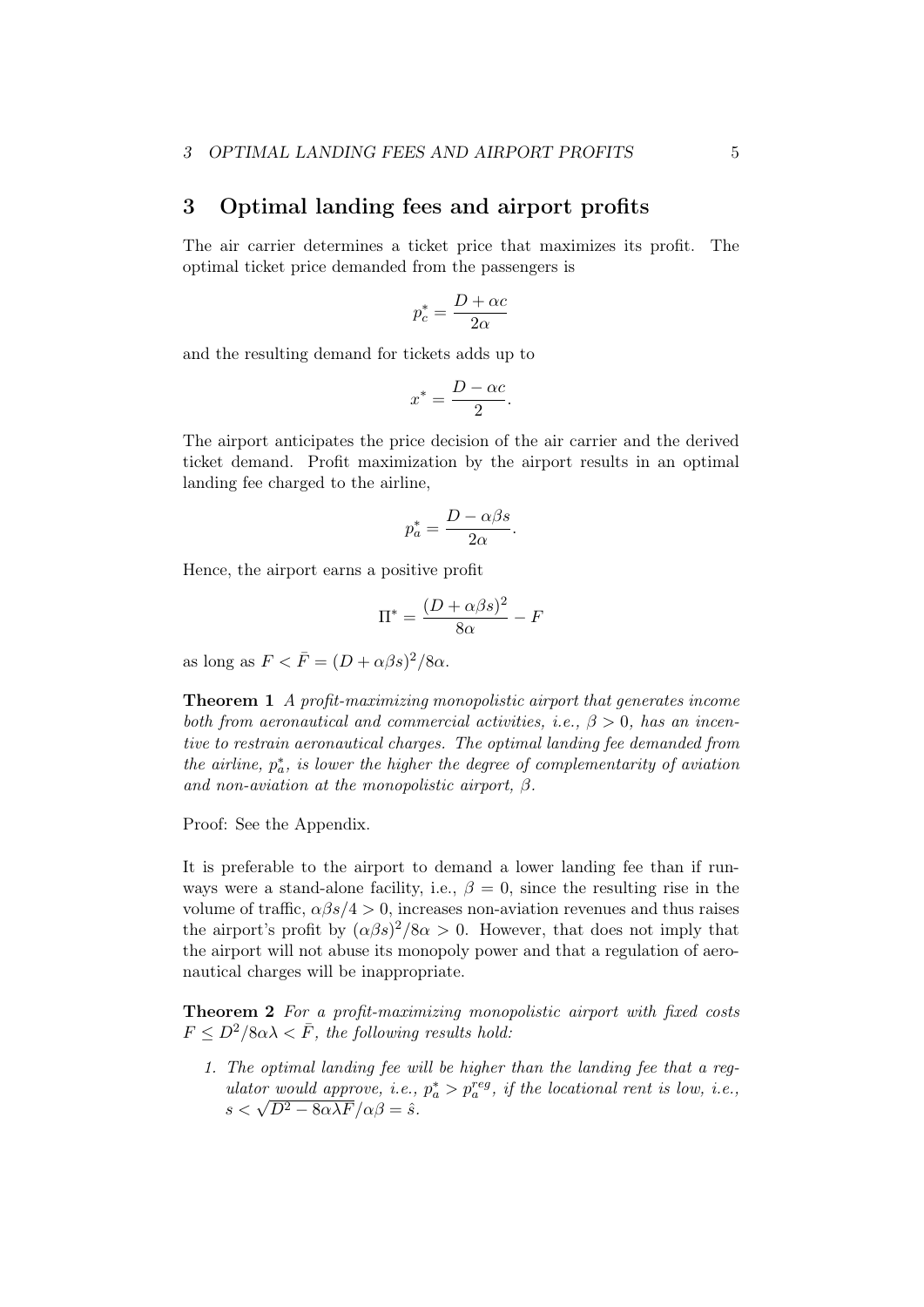#### 4 THE ROLE OF INFRASTRUCTURE IMPROVEMENTS 6

2. The optimal landing fee will be lower than the landing fee that a regulator would approve, i.e.,  $p_a^* < p_a^{reg}$ , if the locational rent is high, i.e.,  $s > \hat{s}$ .

Proof: See the Appendix.

If the locational rent earned by the airport is low, i.e.,  $s < \hat{s}$ , the airport will have an incentive to abuse its market power in the aviation business. The optimal landing fee lies above the cost-covering level for the aviation business, traffic is lower than it was in the presence of regulation,  $x(p_a^*) - x(p_a^{reg}) =$  $(\alpha\beta s - \sqrt{D^2 - 8\alpha\lambda F})/4 < 0$ , and the airport earns a positive profit by providing aeronautical services,  $\Pi_{Av}^* = (D^2 - (\alpha \beta s)^2)/8\alpha - \lambda F > 0$ . In this case a regulation of aeronautical charges is appropriate in order to reduce welfare-losses. In contrast, a regulation will be inappropriate if the superior location of the commercial property results in a sufficiently high locational rent, i.e.,  $s > \hat{s}$ . Then the airport will charge a landing fee that lies below the cost-covering level for the aviation business. However, the reduced landing fee attracts additional traffic,  $x(p_a^*) - x(p_a^{reg}) > 0$ , which in turn increases non-aviation revenues. As a result, non-aviation profits  $2(D\alpha\beta s + (\alpha\beta s)^2)/8\alpha - (1-\lambda)F > 0$  overcompensate aviation losses,  $\Pi_{Av}^* < 0$ , and the airport earns a positive profit  $\Pi^* > 0$ .

### 4 The role of infrastructure improvements

Improvements in the infrastructure around the airport, such as a new motorway or a faster train connection, facilitate the access to the airport's hinterland. As a result, transport costs  $\delta(d, t)$  fall because passengers will need less time t to travel to providers of commercial services in the airport's hinterland. The same holds true for the case that providers of commercial services in the airport's hinterland settle nearer to the airport which in turn reduces the distance d and hence lowers transport costs. Bearing in mind that the locational rent depends on the level of transport costs,  $s = \delta$ , improvements in the infrastructure will have an effect on the airport's pricing strategy.

Theorem 3 Infrastructure improvements that facilitate the accessibility of providers of commercial services in the airport's hinterland will reduce transport costs  $\delta$  and hence will lower the locational rent earned by the airport, s. Consequently, the optimal landing fee charged from the airline,  $p_a^*$ , will increase.

Proof: See the Appendix.

Whenever infrastructure improvements are realized, that lower the locational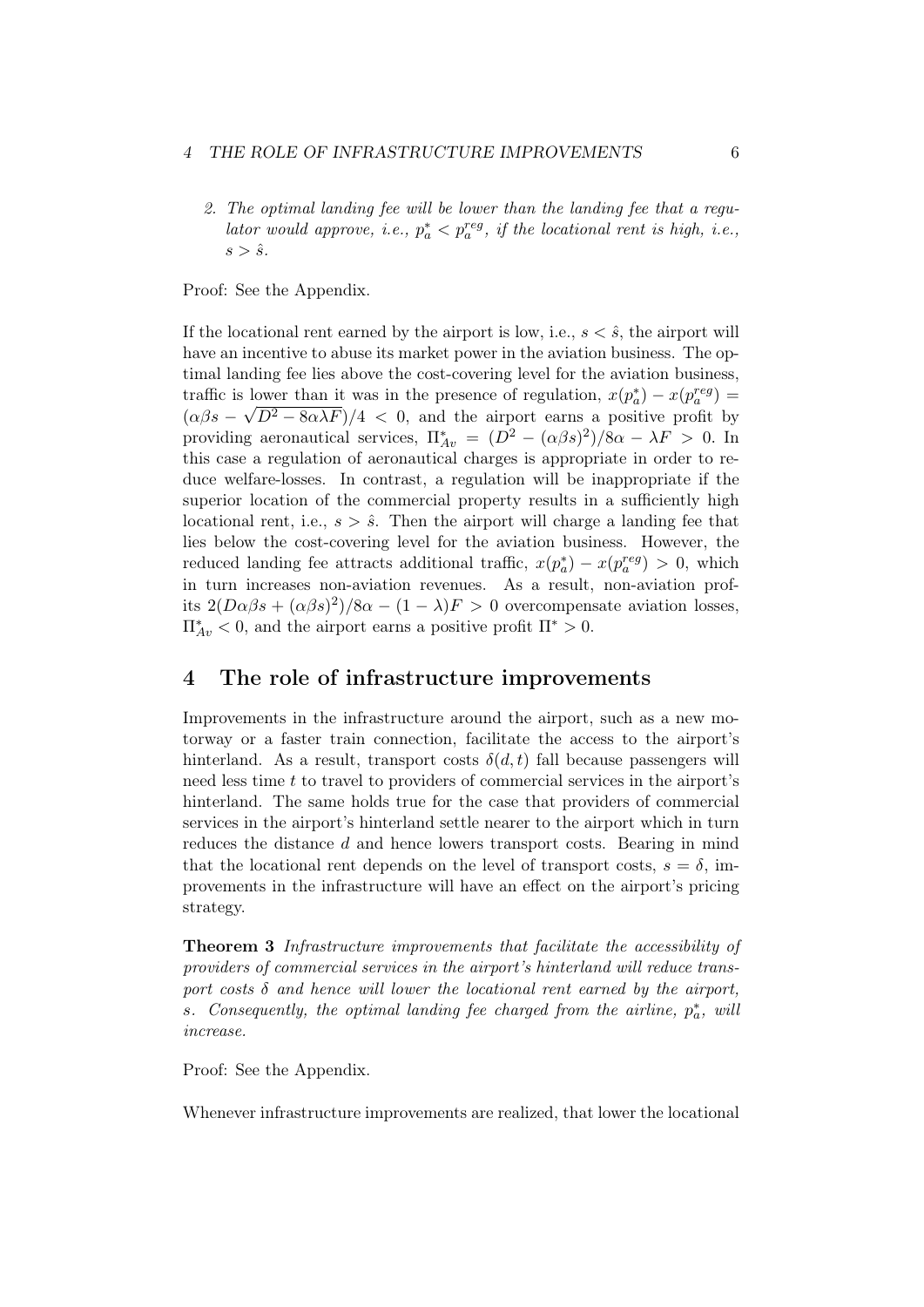rent earned by offering the commercial good to consumers or by renting property to a franchise or a commercial operator, an unregulated monopolistic airport will increase the landing fee in order to compensate for the initiated loss in the non-aviation business.<sup>4</sup> As long as the locational rent s does not fall below the critical level  $\hat{s}$ , price regulation is inappropriate since the optimal landing fee is lower than the landing fee that a regulator would approve. However, if the locational rent falls below  $\hat{s}$ , the airport will take advantage of its monopoly power. In order to reduce welfare losses, price regulation will become appropriate. Further, at an airport where price regulation is already appropriate before such infrastructure improvements are realized because  $s \leq \hat{s}$ , the necessity of some form of price regulation will increase.

## 5 Conclusion

Monopolistic airports have an incentive to restrain aeronautical charges when they generate additional non-aviation revenues. Landing fees are lower the higher the degree of complementarity of aviation and non-aviation at an airport. Furthermore, our model shows that as long as locational rents earned by offering commercial services to consumers or by renting property to franchises and other commercial operators are sufficiently high, monopolistic airports will not take advantage of their market power. In such case, price regulation is inappropriate. However, infrastructure improvements that facilitate the accessibility of providers of commercial services in an airport's hinterland – and thus reduce locational rents – will increase landing fees. Consequently, some form of price regulation will become appropriate if locational rents fall below a critical level. As a result, at airports where price regulation is appropriate and takes place, regulatory authorities will have to be very cautious with approving requested raises in aeronautical charges for the forthcoming flight period whenever such infrastructure improvements have been realized.

# Appendix

### Proof of Theorem 1:

The optimal landing fee in the presence of non-aviation activities,  $p_a^*$ , is lower than the fee  $p_a^{**}$  that maximizes the airport's profit in the absence of

<sup>&</sup>lt;sup>4</sup>Alternatively, one could assume that the quantity of the commercial product purchased at the airport is higher the lower the good's price, i.e.,  $\beta = \beta(s)$ , where  $\beta'(s) < 0$ . In such case, a profit-maximizing airport could have an incentive to reduce the landing fee after infrastructure improvements have been realized. However, it is possible to show that this will only be the case if the demand for the commercial product is price elastic, i.e.,  $|\epsilon_{\beta(s),s}| > 1$ , which is unlikely in the short-run considered here.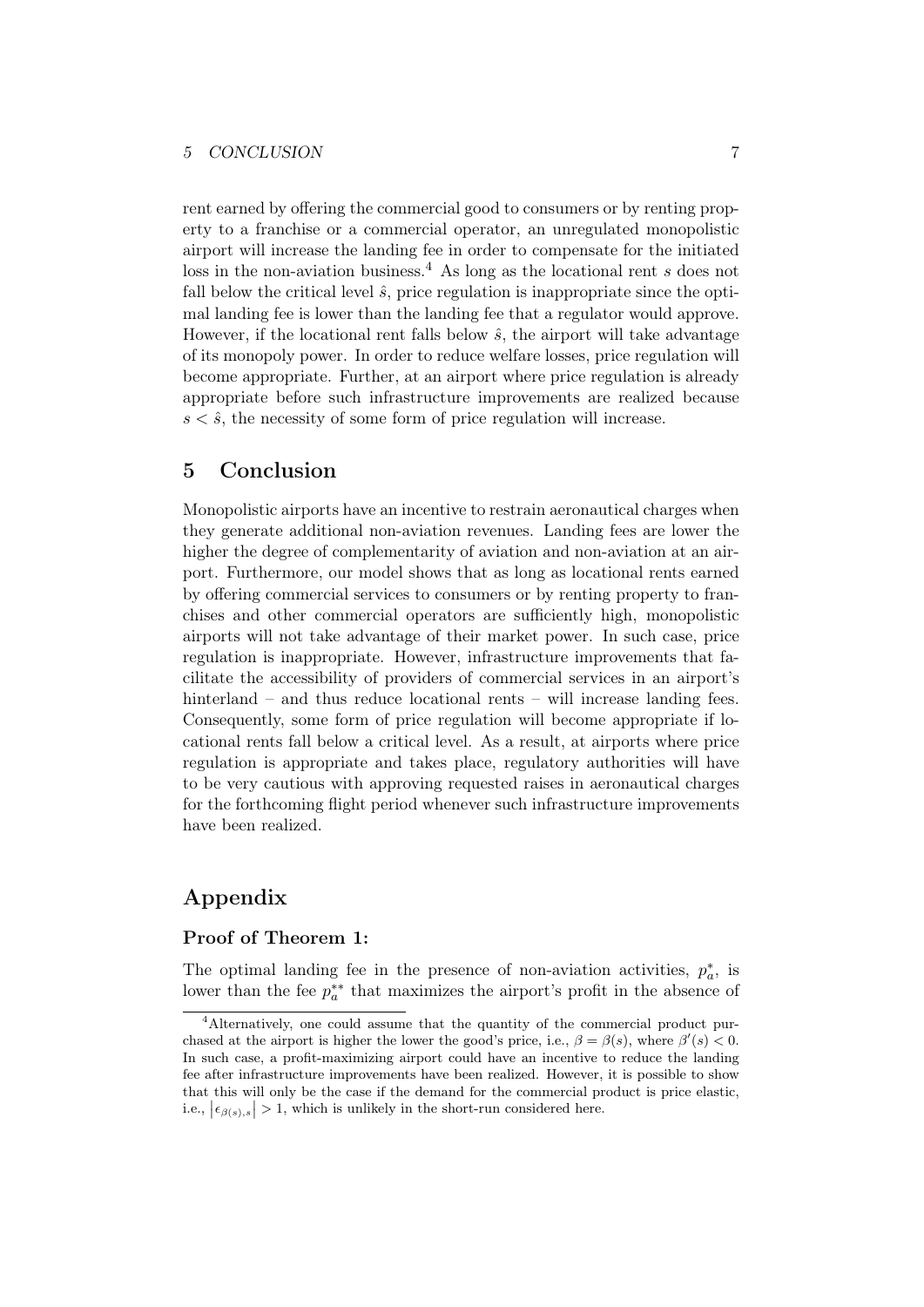#### 5 CONCLUSION 8

non-aviation activities, i.e.,  $\beta = 0$ :

$$
p_a^* = \frac{D - \alpha\beta s}{2\alpha} < \frac{D}{2\alpha} = p_a^{**},
$$

since  $\alpha > 0$ ,  $\beta > 0$  and  $s > 0$ .

Furthermore, the optimal landing fee falls in the quantity of the commercial product purchased at the airport:

$$
\frac{\partial p_a^*}{\partial \beta}=-\frac{s}{2}<0,
$$

because  $s > 0$ .

### Proof of Theorem 2:

A regulatory authority that confines regulation to the monopolistic bottleneck of the airport will approve a landing fee that covers the average costs which can be assigned to aeronautical activities:

$$
p_a^{reg} = \frac{\lambda F}{x(p_a^{reg})},
$$

where  $x(p_a^{reg}) = (D - \alpha p_a^{reg})/2$ . Hence, the regulator will approve a landing fee of √

$$
p_a^{reg} = \frac{D - \sqrt{D^2 - 8\alpha\lambda F}}{2\alpha},
$$

if  $F \n\t\le D^2/8\alpha\lambda$ . The optimal landing fee demanded by the profit-maximizing monopolistic airport will be higher than the regulated landing fee if

$$
p_a^* - p_a^{reg} > 0,
$$

⇐⇒

$$
\frac{D-\alpha\beta s}{2\alpha} - \frac{D-\sqrt{D^2-8\alpha\lambda F}}{2\alpha} > 0,
$$

⇐⇒

$$
s < \frac{\sqrt{D^2 - 8\alpha\lambda F}}{\alpha\beta} = \hat{s}.
$$

In contrast, the optimal landing fee demanded by airport will be lower than the regulated landing fee, if  $p_a^* - p_a^{reg} < 0 \Leftrightarrow s > \hat{s}$ .

### Proof of Theorem 3:

The optimal landing fee charged from the airline falls in the locational rent earned by the airport: ∂p<sup>∗</sup>

$$
\frac{\partial p_a^*}{\partial s} = -\frac{\beta}{2} < 0,
$$

since  $\beta > 0$ .